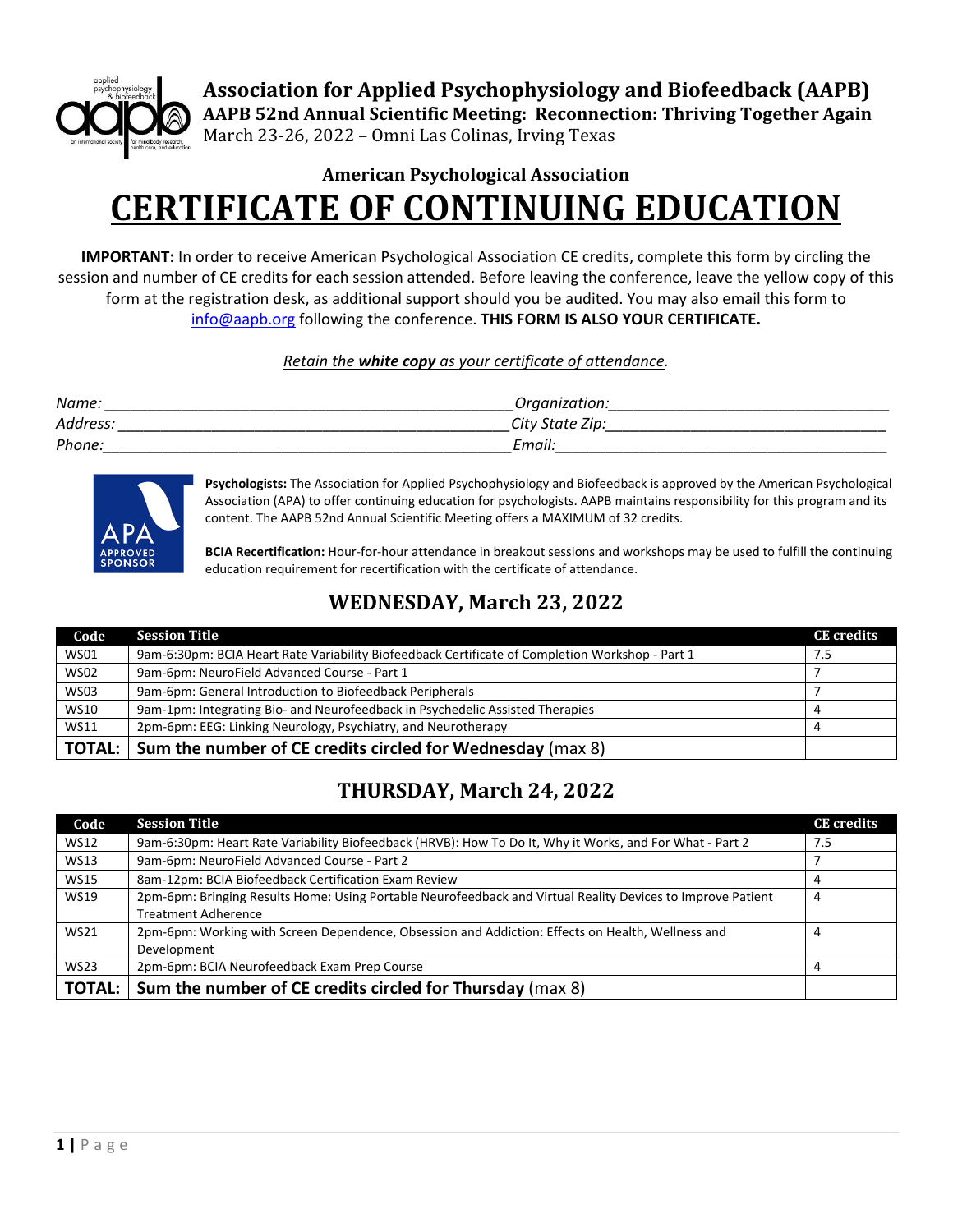### **FRIDAY, March 25, 2022**

| Code         | <b>Session Title</b>                                                                                             | <b>CE</b> credits |
|--------------|------------------------------------------------------------------------------------------------------------------|-------------------|
| KEY01        | 9am-10am: Strength in Numbers: HRV, Compassion, Connection (Inna Khazan)                                         |                   |
| BOS01        | 10:30am-12pm: Photobiomodulation as Adjunct Intervention for Neurofeedback                                       | 1.5               |
| BOS03        | 10:30am-12pm: Effects of Heart Rate Variability Biofeedback on the Brain                                         | 1.5               |
| ORAL01       | 10:30am-12pm: Oral Presentations Session 1                                                                       | 1.5               |
| LL01         | 12:15pm-1:15pm: LUNCH AND LEARN SESSION: Biofeedback and Neuromodulation-modalities: A Personalized              | 1                 |
|              | Approach, Applicable to a Culturally Diverse Population                                                          |                   |
| BOS04        | 1:35pm-2:35pm: Threat, Recovery & Flow: Adjusting Your HRV Set-point for Adaptation                              | 1                 |
| BOS06        | 1:35pm-2:35pm: Alpha the Brain Barometer -The Role of Alpha in Determining Brain Health: Emergent Models &       | 1                 |
|              | Markers of Brain Deregulation, Disorganization, Standard and Optimal Function                                    |                   |
| BOS07        | 1:35pm-2:35pm: Bringing Results Home: Using Portable Neurofeedback and Virtual Reality Devices to Improve        | 1                 |
|              | <b>Patient Treatment Adherence</b>                                                                               |                   |
| BOS09        | 2:45pm-4:15pm: Autism: New Directions in QEEG Subtypes and Neurofeedback for Autistic Spectrum Disorder          | 1.5               |
| BOS10        | 2:45pm-4:15pm: Integrating Bio- and Neurofeedback in Psychedelic Assisted Therapies                              | 1.5               |
| <b>BOS30</b> | 2:45pm-4:15pm: Bridging Physiology, Science and Daily Life when Providing Stress Management Services             | 1.5               |
| <b>BOS12</b> | 4:30pm-5:30pm: What's All the Noise About? Aperiodic Noise in the Brain and Its Colors of Pink, White and Brown  | 1                 |
| ORAL04       | 4:30pm-5:30pm: Oral Presentations Session 4: Neurofeedback Focus                                                 |                   |
| <b>BOS13</b> | 4:30pm-5:30pm: What Our QEEG May be Missing in Children's Brains: Ethical Considerations for Practice            |                   |
| KEY02        | 6:00pm-7:15pm: Distinguished Scientist Lecture: The Integration of Lifestyle Change, Self-Care, and Professional | 1                 |
|              | Treatment Interventions for Chronic Conditions: The Pathways Model (Donald Moss)                                 |                   |
| TOTAL:       | Sum the number of CE credits circled for Friday (max 8)                                                          |                   |

### **SATURDAY, March 26, 2022**

| Code             | <b>Session Title</b>                                                                                        | <b>CE</b> credits |
|------------------|-------------------------------------------------------------------------------------------------------------|-------------------|
| BOS14            | 9am-10am: Teaching Breathing Biofeedback                                                                    |                   |
| <b>BOS11</b>     | 9am-10am: Brief Biofeedback and Cognitive-Behavioral Therapy Protocol in Pediatric Headaches                |                   |
| BOS36            | 9am-10am: Homeostatic Plasticity Effects of Neurofeedback                                                   |                   |
| <b>BOS16</b>     | 9am-10am: Agonism and Antagonism Among the Shoulder Muscles: An SEMG Approach                               | $\mathbf{1}$      |
| BOS18            | 10:30am-12pm: The Use and Misuse of Montages in EEG Analysis                                                | 1.5               |
| <b>BOS35</b>     | 10:30am-12pm: Infraslow Neurofeedback for Affective Disorders                                               | 1.5               |
| <b>BOS19</b>     | 10:30am-12pm: Pain and Heart Rate Variability Biofeedback from Three Perspectives                           | 1.5               |
| BOS20            | 10:30am-12pm: Ethical Principles and Practice Standards in Biofeedback and Neurofeedback                    | 1.5               |
| LL <sub>02</sub> | 12:15pm-1:15pm: LUNCH AND LEARN SESSION: Neurofeedback: How Your Mind Can Change Your Brain OR              | 1                 |
|                  | Excitation and Inhibition in the Mammalian Central Nervous System as it Relates to NF                       |                   |
| ORAL05           | 1:35pm-2:35pm: Oral Presentations Session 5                                                                 |                   |
| BOS24            | 1:35pm-2:35pm: Multi-interdisciplinary Approach and Treatment for Youth with Persistent Postural-perceptual | 1                 |
|                  | Dizziness (PPPD): A Pilot Brief Protocol Using HRV Biofeedback and Cognitive-behavioral Therapy             |                   |
| <b>BOS25</b>     | 1:35pm-2:35pm: Successfully Integrating Applied Psychophysiology Procedures into a Medical Care Environment | 1                 |
| BOS27            | 2:45pm-4:15pm: Using Heart Rate Variability to Structure Client Interactions                                | 1.5               |
| <b>BOS29</b>     | 2:45pm-4:15pm: Applications in Chronic Pain Management                                                      | 1.5               |
| BOS33            | 4:30pm-5:30pm: An Integrative Psychophysiological Approach to Balance the Gut-Brain Axis                    |                   |
| KEY03            | 6pm-7:15pm: Biofeedback in Association with Human Health in the Next 20 Years: Revisited (Ronald Swatzyna)  | 1                 |
| <b>TOTAL:</b>    | Sum the number of CE credits circled for Saturday (max 8)                                                   |                   |

## **TOTAL CONTINUING EDUCATION CREDITS EARNED**

**(maximum number of credits = 32) \_\_\_\_\_\_\_\_\_\_\_\_\_\_\_**